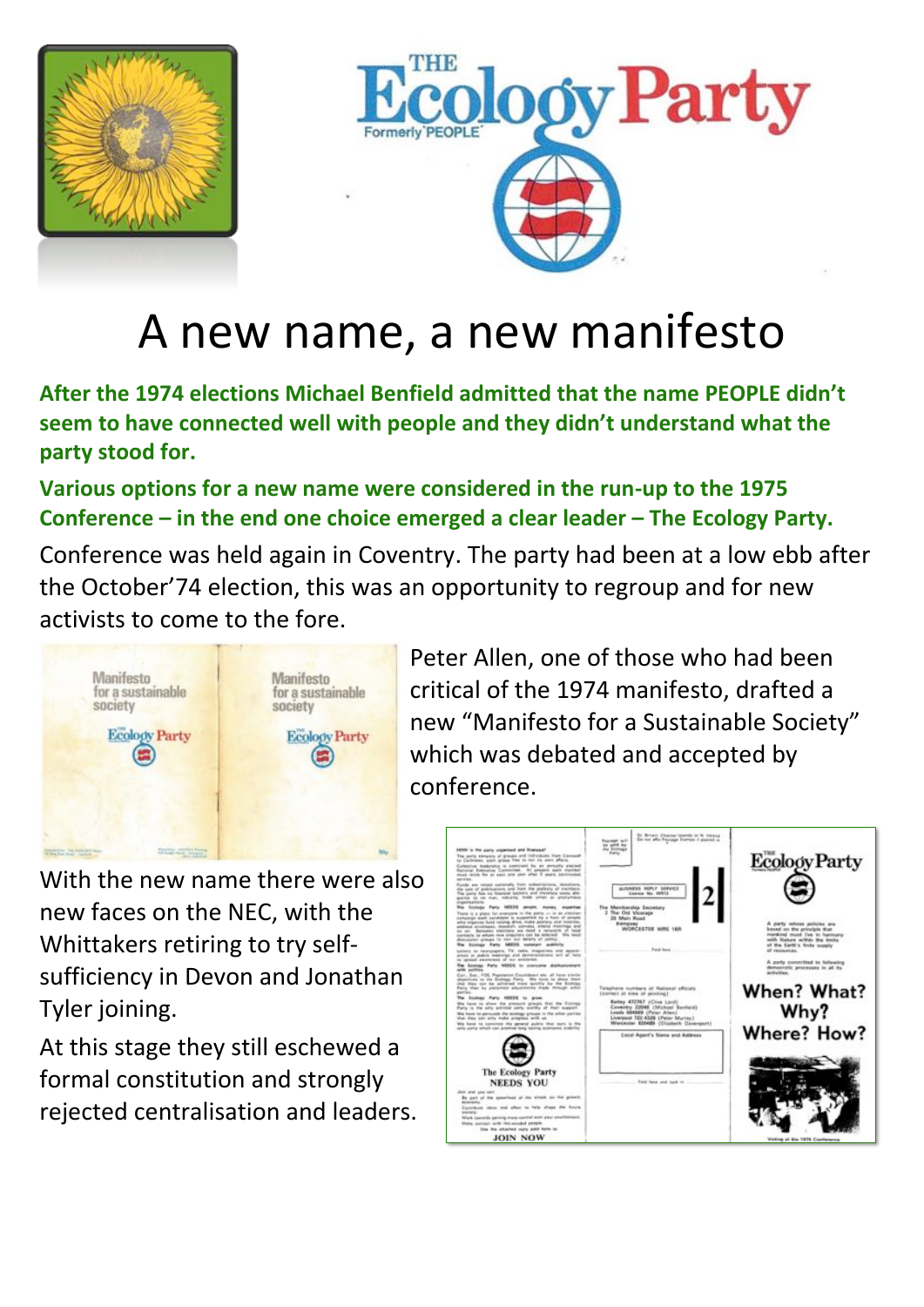# **Elections 1975-78**

## Local and bye-Elections, and a referendum

#### **Euro referendum 1975 – so what?**

The UK joined the European Economic Community in 1973.

The Labour held a referendum on 31<sup>st</sup> May 1975 to ask whether the UK should remain a member.

PEOPLE/Ecology Party position, in common with other embryonic green parties across Europe, was clear. We wanted close ties with our neighbours, but the EEC was not an appropriate vehicle, being essentially designed to promote unsustainable growth.

Therefore, we should vote to leave.

### **Locals 1976 – first councillor**



# COUNTY OF CORNWALL COUNTY COUNCIL ELECTION **WADEBRIDGE ELECTORAL DIVISION** CANDIDATE: Edward Goldsmith **VOTE GOLDSMITH**

So far as we know no PEOPLE candidates stood in the 1975 local elections, but in 1976 a total of six Ecology Party candidates stood with much better results than in 1974. **John Luck** was elected to Rother District Council as our first councillor.

As a result the NEC decided that strategically the party should focus on local elections – and then promptly decided to put resources into a parliamentary by-election.

## **Walsall North 1976 – not such a good idea**

Sitting MP John Stonehouse had resigned in disgrace but despite a lot of effort the result for Ecology was dismal – 181 votes. In the melee around Stonehouse little publicity was obtained. The party didn't contest another bye-election until 1979.

### **Locals 1977 – a county councillor**

In the 1977 local elections progress resumed. 21 candidates stood with **Jeremy Faull**

getting onto Cornwall County Council when his opponent dropped out saying that he could not fault Jeremy's manifesto! Elsewhere results over 10% were achieved in several wards.

#### **Locals 1978 – progress continues, but slowly**

By 1978 membership was starting to grow, confidence was building. However only 17 candidates came forward, with mixed results. In Bath 16% was reached in both wards, Leeds ranged from 7.5% to 0.7% across 11 wards averaging 3.4%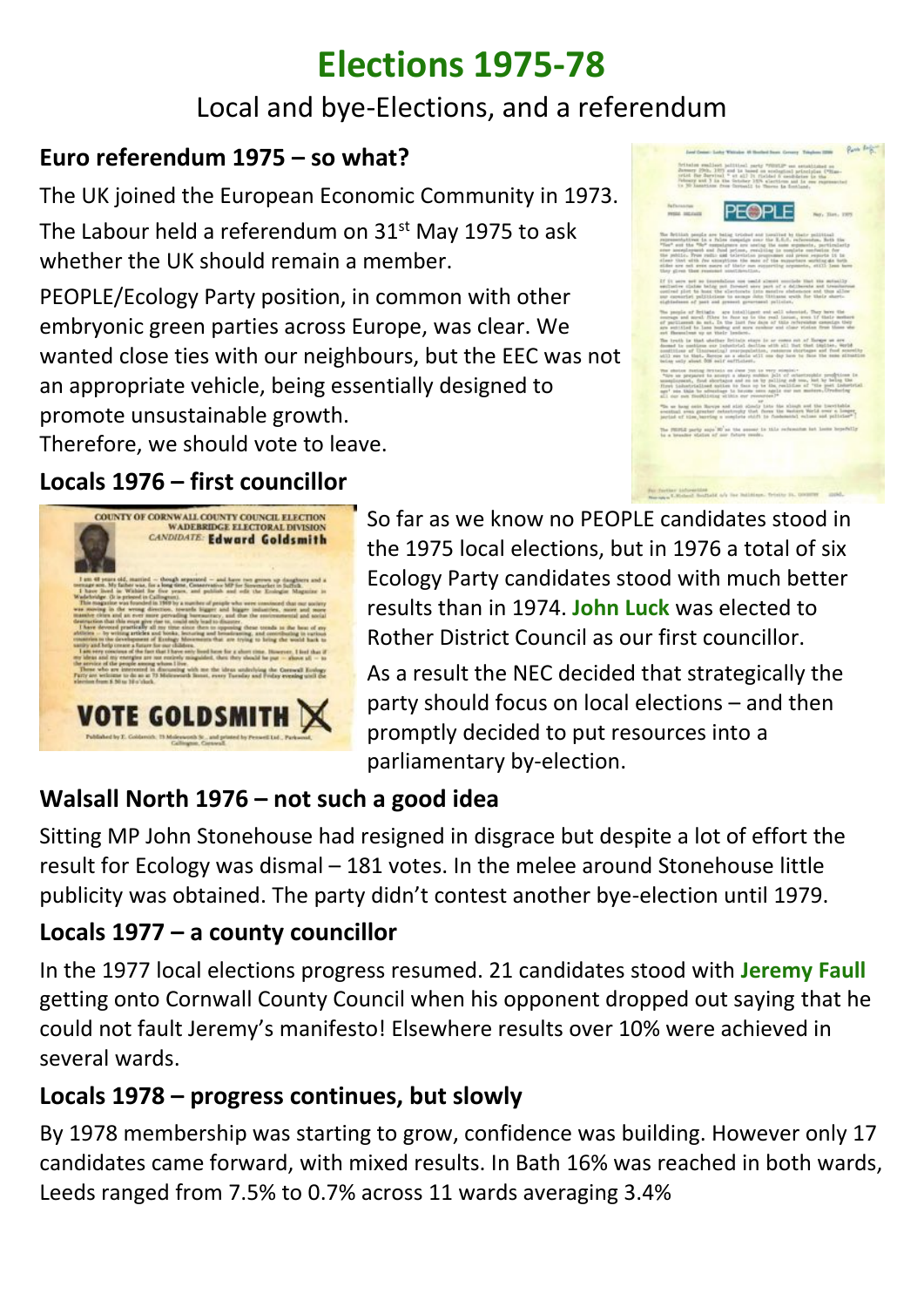# **Ecology Party literature** From the 1970s



Definee Full international co-operation on the plusting out<br>of marker vespons, but sustained ability to defind Britain's freedom to determine her own future, in split of in-<br>creasingly unstable international conditions,

Health More preventive medicine; medical survices capable of maintaining standards in spite of recession. Detailed preparation of atternative noncerts of supply as found other recessions for health brooms scarcer.

Raelal minorities Reduction in unemployment,<br>flushpoint of racial conflict, without forcing images<br>is communities where this is not desired.

Environment Pull commitment to environmental protection in recognition of man's dependence on natural

Developing Devolution of responsibility and motivation to<br>regions, strighterethnoods and propis, combined with clear<br>political leadership to provide a framework for social and<br>oconomic change.

#### ABOUT THE PARTY

The Ecology Party was founded in 1973 after the publication of the atting<br>prior for Sarvinal. It has no political concernion with either Right or<br>Lett. It has no political concerning the stational and foral elections, and

The party is organised into branches within twelve regions. Each electron one representative to the National Executive consistence. which electric the Chairman. The party's funds are contributed by members.

#### **MEMBERSHIP**

The party depends completely on its members for its money, its ideas, it is therefore, the state of the specific steam in which members can help! I. The Party needs of the specific steam is a decision of the other parties

ig<br>O

**ABOIOS** 

3. It easels proping to be<br>comen mometers to learn about the policies of the Party and to discuss them with friends. This should very important, but in some ways it's the most important of all. The stable society is not a

Firstly France are many jobs to be done in the local and 4. Those are many jobs to be done in the local and rational organisation of the Party. Here is an opportunity to build up something from the beginning. If you have

5. The Ecology Party particularly invites people with the last of fits of the current submodiate color partners in the current statement of partners. Its immediate objects of the political and fully-submodiate objects sta

Membership sountary<br>2 The Old Vicenage, 26 Main Road, Kempsey, Worcester

| Лавный выбластрении              |  |  |
|----------------------------------|--|--|
| Standard                         |  |  |
|                                  |  |  |
| Students and pensioners'         |  |  |
| Couples (Mudents and pensioners) |  |  |



tomorrow's Britain tomorrow's jobs tomorrow's energy tomorrow's cities tomorrow's food tomorrow's trade tomorrow's voters tomorrow's political party

ecology party

#### "WHEN I GROW UP I WANT TO BE........ EMPLOYED"

Introduction<br>to the Party

 $\overline{\overline{0}}$ 

Today 1.5 million people in Britain are<br>unemployed.6 million people in the EEC.<br>Six per cent of the work force in the ten major industrial countries of the world.

It's never looked so likely before that<br>unemployment is here to stay. Or that the<br>future will being economic and social problems for which we in Britain are almost<br>totally unperpared.

The Ecology Party stands for thinking ahead.<br>About energy, raw materials, and employment.<br>About the environment, food supplies and freedom. About the things we value.

It exists to provide the leadership needed to build a *stable society* in Britain.

 $\label{thm:main}$  That means a simpler and healthier economy in which Britain is more self-sufficient in the things she needs. It means an alternative to economic growth. And it means jobs.

ECO stands for a different way of living and working, that's adapted to tomorrow's world;<br>and that's built to last.

It's time to think again. Join tomorro<br>political party, now.

(eco)



A Challenge from

BRITAIN'S **GREEN** PART